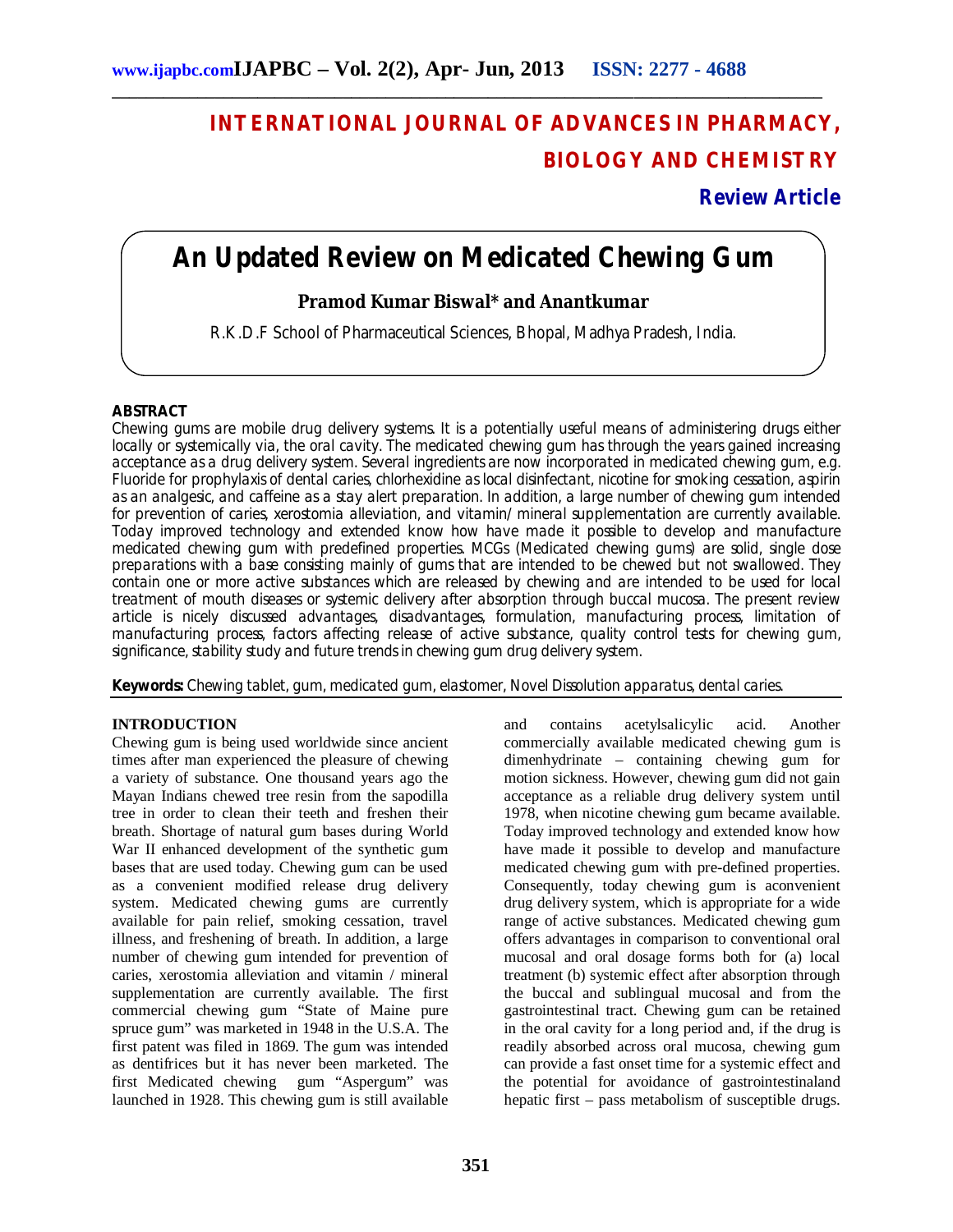Generally, medicated chewing gum has a good stability, the medicine can be taken easily and directly without the prerequisite of water, and if required, prompt discontinuation of medication is possible. Physiochemical properties of the drug like aqueous stability, pKa value, distribution between gum/ saliva, product properties like, composition, mass, manufacturing process and the process of chewing i.e. chewing time, chewingrate, affects the release of drugs from the medicated chewing gum. Varying the formulation and manufacturing process, chewing gum as a drug delivery system can be formulated for an extended period of time.

#### **CHEWING GUM DOSAGE FORM FOR BUCCAL DELIVERY**

Dosage forms such as mouthwashes, erodible/ chewable buccal tablets, and chewing gums allow release of drugs for only a short period and thus the reproducibility of drugs absorption is comparatively poor. Application of bioadhesive semisolid gels creates considerable technical problems in the buccal absorption. Although medicated chewing gums pose difficulties in regulating the dose administered, they still have some advantages as drug delivery devices, particularly in the treatment of diseases in the oral cavity and in nicotine replacement therapy. Some commercially available chewing gums are Caffeine chewing gum, (Stay Alert®,) and Nicotine chewing gums(e.g. Nicorette ® and Nicotinell®). The permeability of nicotine across the Buccal mucosa is faster than across the skin. However, chewing gum slowly generates a steady plasma level of nicotine rather than a sharp peak as experienced when smoking. Possible swallowing of considerable amount of nicotine during chewing may lead to decreased effectiveness of the chewing gum due to first pass metabolism and gastrointestinal discomfort. It is a major challenge to optimize the dose-response relationship of nicotine administered in a chewing gum.

## **ADVANTAGES**

- 1. Convenient promoting higher compliance
- 2. Discreet- less stigmatization
- 3. Administration without water can be taken anywhere
- 4. Excellent for acute medication
- 5. Advantageous for patients with difficulty in swallowing tablets
- 6. Pleasant taste
- 7. Counteracts dry mouth: Through stimulation of the salivary secretion thereby preventing.
- 8. Candidacies and caries.
- 9. Highly acceptable by children
- 10. The active compounds absorbed at oral level avoid the hepatic circulation andthe associated metabolism.
- 11. The product is rapidly released from the gum after a short period mastication;some absorption takes place by directly through the oral mucosa depending onthe active ingredient. Importantly not being swallowed the gum does not reachthe stomach. Moreover, the stomach does not suffer from direct contact withhigh concentrations of active principle, this reducing the risk of intolerance ofthe gastric mucosa.
- 12. The fraction of product reaching the stomach is conveyed by the saliva anddelivered continuously and regularly. Active substances are released frommedical chewing gum during chewing and are dissolved in saliva. The releaserate can be carefully controlled through the formulation<br>of the chewing gumallowing of the chewing gumallowing extendedexposure in the oral cavity. Active substances that areabsorbed through the buccal mucosa pass via the jugular veins directly into thesystemic circulation. Due to the rich vascular supply of the buccal mucosa,measurable concentrations of active substances may be in the blood after onlya few minutes of chewing and fast onset of action is thus likely to be attained.Furthermore, bioavailability may be increased, as hepatic first passmetabolism and gastrointestinal tract degradation are tract degradation areavoided for buccalabsorbed substances.
- 13. Consequently, a lower dosage of substance may be therapeutically sufficient,possibly resulting in a fewer side effects, and promote fast absorption. Activesubstances released from chewing gum are dissolved in saliva whenswallowed and are, therefore, readily accessible for absorption in thegastrointestinal tract.

## **MANUFACTURING**

- 1. **Gum Base**-Gum base is an inert and insoluble nonnutritive product used as asupport for the edible and soluble of the chewing gum (sugar, glucose, polyoils and flavors) other raw materials are generally grouped in the followingclasses:
- 2. **Elastomers**: including natural and synthetic rubbers. The gum basecomposition may contain conventional elastomer solvents to aid in softeningthe elastomer base component. Such elastomer solvents may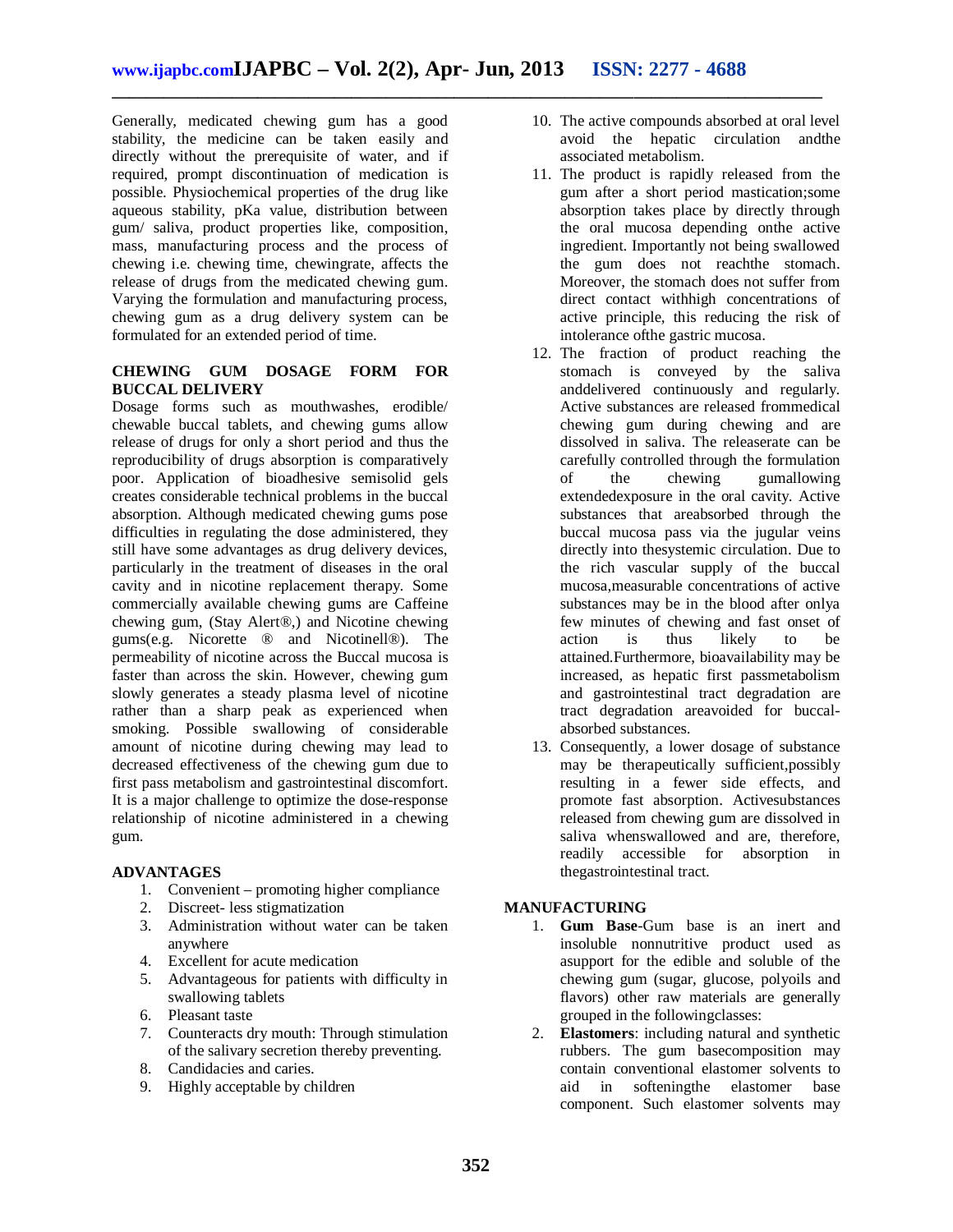compriseterpinene resins such as polymers of alpha-pinene or beta-pinene, methyl,glycerol or pentaerythritol esters of resins or modified resins and gums, suchas hydrogenated, dimerized or polymerized resins or mixtures. The elastomersolvents may be employed in amounts from 5.0% to 75.0%, by weight of thegum base, and preferably from 45.0% to 70.0%, by weight of the gum base.Synthetic elastomers such as butadiene, styrene copolymers, polyisobutylene,isobutylene isoprene copolymers, polyethylene mixtures, and non-toxic vinylpolymer, such as polyvinyl alcohol are widely used bases. The molecularweight of the vinyl polymer may range from 3,000 to 94,000. The amount ofgum base employed varies greatly depending upon various factors such as thetype of base used, the consistency of the gum desired and the othercomponents used in the composition to make the final chewing gum product.In general, the gum base willbepresent in amount from 5% to 94%, by weightof the final chewing gum composition. Preferably, the gum base is used inamounts from 15% to 45% and more preferably in amounts from 15% to 35%by weight of the final chewing gum composition.

- 3. **Plasticizers**: waxes, vegetable oils, glycerides. Plasticizers or softeners suchas lanolin, palmitic acid, oleic acid, stearic acid, sodium stearate, potassiumstearate, glyceryl triacetate, glyceryl lecithin, glycerylmonostearate,propylene glycol monostearate, acetylated monoglyceride, glycerine, naturaland synthetic waxes, hydrogenated vegetable oils, polyurethane waxes,paraffin waxes, microcrystalline waxes, fatty waxes, sorbitalmonostearate,propylene glycol, may be incorporated into the gum base to obtain a variety ofdesirable textures and consistency properties.
- 4. **Adjuvants**: calcium carbonate, talc, or other charging agents are used.Mineral adjuvant such as calcium carbonate, magnesium carbonate, aluminumhydroxide, aluminum silicate, talc, tricalcium phosphate, dicalcium phosphateserve as fillers and textural agents.
- 5. **Antioxidants:** An anti- oxidant such as butylatedhydroxytoluene, butylatedhydroxyanisole, propyl gallate and

mixtures there of, may be included asantioxidants**.**

- 6. **Compression adjutants:** Suitable compression adjuvant such as silicondioxide, magnesium stearate, calcium stearate and talc can be used inmedicated chewing gum for ease of compression. The alkaline earth metalphosphates and alkali metal phosphates prevent caking and balling of "High"i.e. 2 to 8% moisture- containing chewing gum compositions during grinding.Additionally, it has been discovered that maltodextrin enhances the grinding of "high" moisture-containing grindingof "high" moisture-containing chewing gum compositions by absorbingmoisture to allow lubrication in the gum as it separates into granules. If oillubricants are used, it is preferred to be 0.4% to 1% by weight of the tabletedchewing gum composition. The<br>amount of glidant present in the amount of glidant present in the tabletedchewing gum composition is from 0.5% to 5% by weight of the tabletedchewing gum composition. Those glidants useful are selected from the groupconsisting of alkali metal salts, talc, starch, polyhydric alcohols and mixtures.Antiadherents function to prevent tablet granulations from sticking to the facesof the punches and the die walls, but most importantly, prevent adherence ofchewing gum granules from adhering to one another, a phenomenon known asblocking. Anti- adherents may be added to the chewing gum compositionwhile the composition is in the hoppers, or subsequent to grinding and areselected from the group consisting of silicates, silicon dioxide, talc andmixtures thereof present in amount of 0.2% to 1% by weight of the tabletedchewing gum composition and preferably about 0.3 to about 0.6% by weight.Generally anti-adherent is a finely divided low bulk density powder, which ispreferably water insoluble. The preferred anti-adherents are fumed silica andtalc. The term-fumed silica is meant to include pyrogenic silicas, micron sizedsilicas and hydrated silicas.
- 7. **Sweeteners**

**a) Water-soluble sweetening agents**: xylose, ribulose, glucose,mannose, galactose, fructose, sucrose, maltose, invert sugar partiallyhydrolyzed starch, dihyrochalcones, monellin, steviosides,glycyrrhizin, and sugar alcohols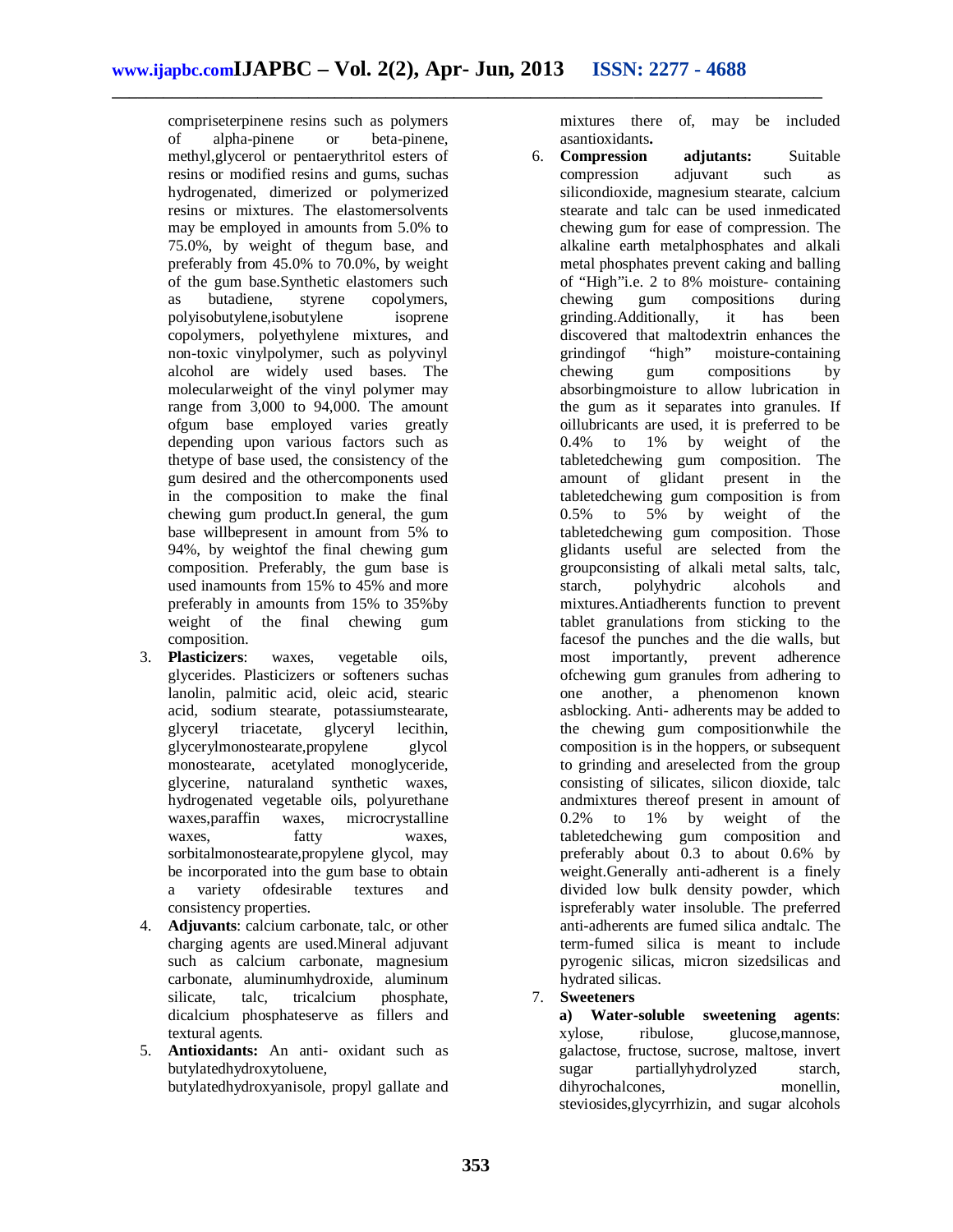such as sorbitol, mannitol,hydrogenated starch hydrolsates.

**b) Water-soluble artificial sweeteners:**  soluble saccharin salts, i.e.sodium or calcium saccharin salts,cyclamate salts.

**c) Dipeptide based sweeteners**: L- aspartic acid derived sweeteners suchas Aspartame, Alitame, methyl esters of L-aspartyl-L phyenylglycerineand Laspartyl- L 2,5-<br>dihyrophenylglycine, L-aspartyl 2,5dihyrophenylglycine, L-aspartyl 2,5 dihydro-L phenylalanine – L aspartyl – L (1 cyclohexen) alanine.

**d) Water-soluble sweeteners:** derived from naturally occurring watersolublesweeteners, chlorinated derivatives of ordinary sugar (sucrose,known as Sucralose)

**e) Protein based sweeteners:** such as thaumaoccousdanielli (ThaumatinI and II) In general an effective amount of sweetener is utilized toprovide the level of sweetness desired, and this amount will vary withthe sweetener selected and are present in amounts from 0.0025% to

90% by weight of the gum composition.

- **8. Coloring Agents:** The coloring agents pigments, which may beincorporated in amounts up to about 6% by weight of the gum composition,titanium dioxide may be incorporated in amounts up to about 2%. Thecolorants may also include natural food colors and dyes suitable for food drugand cosmetic applications.
- 9. **Flavoring Agents:** Flavoring agents suitable for use are essential oils andsynthetic flavors such as citrus oils, fruit essences, peppermint oil, spearmintoil, clove oil wintergreen oil, and anise oil.

#### **PROCESS FOR PREPARATION**

Different authors have reported various processes of preparation of medicatedchewing gum, that are mentioned as under:

1. Formation of a inclusion complex, which is dried and mixed granulated gumbase without adding water or other solvents. The process is carried out atcontrolled temperature and humidity and the blended components are coldpressed to produce a final gum product. Attempts have been made toincorporate pharmaceutically active agents into chewing gum as means ofadministering the active agent to the subject. Traditionally, these efforts Traditionally, these efforts haveemployed common chewing gum production techniques wherein a gum base isheated until it becomes viscous or fluid

mass. Additional components (such asflavors or active ingredients) then are blended into gum base. Finally, themixture is cooled, pressed and cut to produce the final product.

- 2. Alternatively, various components are blended in gum slurry that is coagulatedbefore pressing into the final product form.
- 3. To avoid the degradation of the active agents, coldproduced chewing gum bydirect compression of the ingredients has been tried so as to retard or controlthe release rate of active agents along with the microencapsulated activeagents.

#### **PROBLEMS ASSOCIATED WITH ABOVE METHODS**

- 1. Many pharmaceutically active agents possess unpleasant taste or odor thatresults in the undesirable chewing gum products. Many active agents also tendto irritate the mucosa and few others degrade rapidly, making impractical toinclude them in chewing gum.
- 2. Another problem associated with the above methods is that the gum base isheated to a fluid mass to facilitate mixing of other ingredients. Such elevatedtemperatures can cause degradation of heatsensitive compounds, includingactive agents and flavors.
- 3. Further, medicated gum preparations often utilize organic solvents to dissolvethe active agents, it is difficult to eliminate these organic solvents from thefinal product and may present certain health risks if even trace amounts remainin the final dosage forms.
- 4. Additionally use of organic solvents in connection with industrial processes isbecoming increasingly unpopular due to health and environmentalconsiderations (e.g. risks attendant to exposure of personnel and problems ineffecting proper disposal of waste solvents).
- 5. Water can also be utilized in gum preparations but it is difficult to eliminate,especially at the relatively low temperatures that are desirable for productionof chewing gum. Heating the gum mass to eliminate water is not advisable,because the gum will then become stickier which makes handling difficult andinterferes with large scale, semi-or totally automated production. Conventionalchewing gum compositions are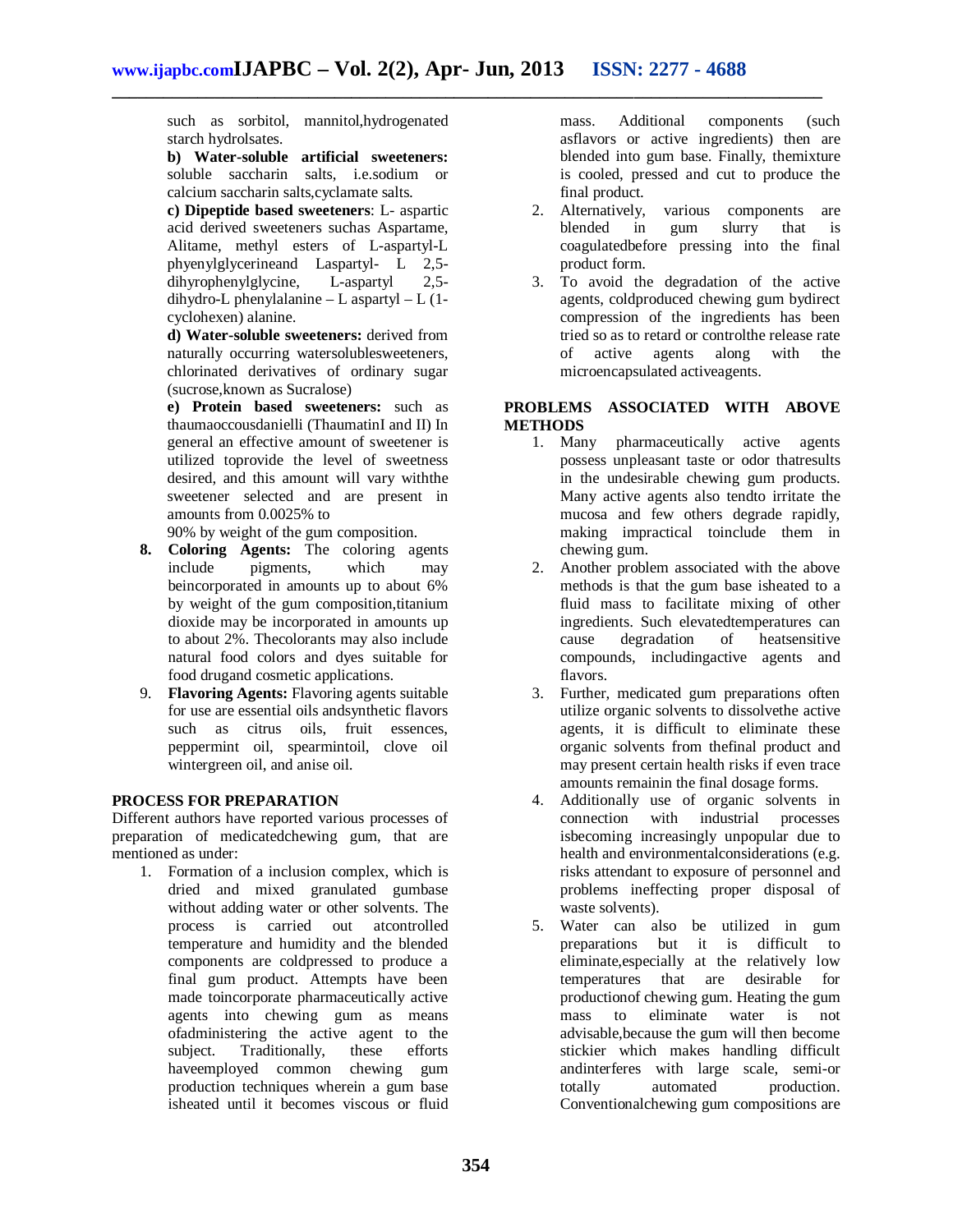difficult to form into chewing gum tabletsbecause of their moisture content. Traditional chewing gum compositionscontain 2% to 8% by weight of water.

6. Generally the chewing gum will jam the grinding machine, sticking to blades,screens and other surfaces if moisture level is not controlled. Traditionalmoisture levels can cause caking and balling of the gum during granulationprocess thereby preventing the formation of gum granules that are necessaryfor tableting. Alternatively, if moisture content is greater than 2% by weight,various other problems can occur, e.g. adherence to the punch press,compaction in the punch press hopper, poor low in the feeder section anddifficulties with compressibility. Thus the problems of realizing a medicatedchewing gum produced by direct compression with immediate or rapid releaseof the active agent and efficient masking of unpleasant organolepticcharacteristics of active agents remain unsolved. In view of the deficiencies ofthe prior methods of producing medicated chewing gum containing activeagents a process has been reported that overcomes these various shortcomingsand provide a novel process for producing medicated chewing gum containinginclusion complexes of cyclodextrins and active agents. This process avoidsthe use of organic solvents and water and is especially adapted for use withheat sensitive active agents. Further, it avoids the heated gum base and slurriestoo. The novel method that has been patented includes cooling the gum basegrinding it into granules, which are then dry-mixed with optional excipients inthe absence of water and solvents at controlled temperature and humidity,cold- pressing the mixed gum and components into the final product. Thehydro-soluble and lipid soluble active agent are encapsulated in cyclodextrinsand are liberated in the mouth by saliva amylases. By inclusion incyclodextrins, the active agents are stabilized and are made more soluble. Thewell-developed technology used for generating the inclusion complexes issimpler and advantageous when compared to that of micro encapsulation.

Furthermore, through the use of the inclusion complexes, the bioavailability ofthe cyclodextrinencapsulated active agents is

accentuated. In addition thistechnique provides an excellent means of masking the unpleasant organolepticcharacteristics of many active agents. One or more well-known chewing gumexcipients can be added to the gum base before or after combining it with theinclusion complex. The powder containing the inclusion complexes ofcyclodextrin and active agent is mixed with the processed gum base in theabsence of water or organic solvents. The ratio between the inclusion complexand the processed gum based can vary widely depending on the amount ofactive agent that should be delivered. The medicament is added to the gumgranules along with the compression aid, pharmaceutical drugs or other activeagents are added in a number of formsincluding encapsulated, but they arepreferably added in a dry state. Active agents may themselves be granulatedand added in this form to the tableted chewing gum composition. Liquidwater-soluble drugs can be added to a solution of modified malt dextrin andspray dried. Liquid, oil soluble drugs and active agents can be blended withthe compression aid components prior to mixing with the gum granules, theliquid drug or active agent should not exceed more than 30% by weight. Theadvantage of the tableted gum<br>composition as a means for dispensing composition as a means for dispensing drugsmedicaments and other active agents is that the component is trapped betweengranules and not within the gum composition. Hence, it is readily bioavailableand nearly completely released upon chewing of the gum.

## **STABILITY**

The stability of chewing gum is comparable to that of most other soliddelivery systems. Chewing gum normally contains little water (2.5%). If thewater content is very critical for the stability of drug, the chewing gum can bemanufactured without water (less 0.2%). This will however, often make theproduct hygroscopic and will affect the texture. The low water content alsoinhibits microbial growth in the chewing gum during storage. Furthermore, theproduct can be protected against oxidation by a sealed coat and by anappropriate packing. For every temperature-labile component, e.g. enzymes,the process temperature of 50-600 C during mixing may create a stabilityproblem. It is however possible to operate the process at a lower temperatureto avoid this issue.

#### **QUALITY CONTROL**

**As per specifications given in European Pharmacopoeia.**

**1. Test for Uniformity of Content:** Unless otherwise prescribed or justified andauthorized medicated chewing gum with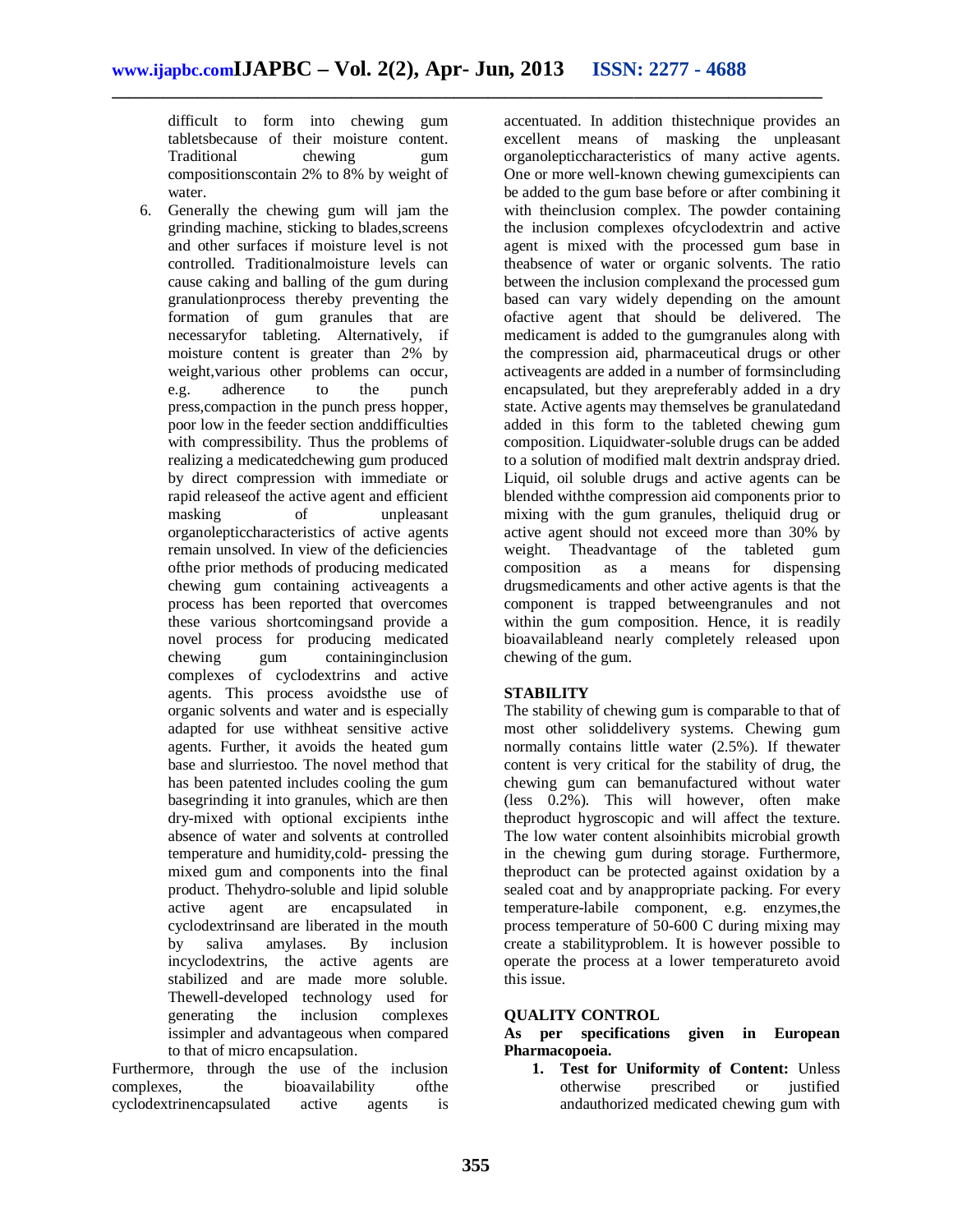content of 2 mg or less than 2 percentof the total mass of gum comply with test.

- **2. Uniformity of mass:** Uncoated medicated chewing gum and unless otherwisejustified and authorized coated medicated chewing gum comply with the testfor uniformity of mass of single- dose preparations.
- **3. Drug release from medicated chewing gum:** It has been reportedcommercially that the drug release from medicated chewing gum as per thespecification given in European Pharmacopoeia and is determined by applyinga mechanical kneading procedure to a piece of gum placed in a small chewingchamber containing a known volume of buffer solution.

## **FACTORS AFFECTING RELEASE**

The release rate of an active substance is determined not only by the formulation ofthe chewing gum but also by the properties of the active substance and of theindividual chewing the gum. The chewing gum – The water content of gum base isvery low and the gum binds lipophilic substances very firmly. In order to obtain theoptional formulation it is possible to

- **1.** Decrease the release rate of highly hydrophilic substances
- **2.** Increase the release rate of lipophilic substances
- **3.** Achieve a more complete release of lipophilic substances
- **4.** Prolong the release
- **5.** Changing the water solubility of the active substance will increase or delay therelease.

Asimilar effect may be obtained by changing the hydrophilic/lipophilic balance of thechewing gum formulation. The simplest way of achieving this is to increase ordecrease the amount of gum base. An increase in the gum base will make theformulation more lipophilic and thus reduce the release rate of a given active substance. In principle, it is possible to manufacture products with a very low gumbase content, but in practice a portion of chewing gum containing less than 20% gumbase will have inferior chewing properties and may not be considered a viableformulation. Instead of changing the gum base content, it is far more effective tochange the release properties by adding solubilizers to the formulation. This methodenables release from the chewing gum of even highly insoluble substances, e.g.Miconazole. However using solubilizers requires specially designed gum bases as thesolubilizer affect the texture of chewing gum. This may result in residual productbecoming soft to an unacceptable degree after a very short period of chewing. Othermethods are available for instance nicotine can be formulated as

complex bound to acation exchange resin leading to a prolonged release. This ion exchange principlecould of course, also be used for other ionic substances. It is also possible to granulatethe active substance with hydrophilic components, melted lipids, or to mix the activesubstance with a melted polymer.

- **6. The active substance:** The release rate of an active substance depends on thesolubility of the active substance in water and saliva. Highly hydrophilic substancewill be almost completely released within 10 to 15 minutes. Substances withsolubility in water or less than  $0.1 - \lg/100$ ml are lipophilic components of the gumbase and thereby show a slow and incomplete release. Active substances may befound in the form of salts or compounds with different solubilities, e.g. pro-drugs,thus the compound offering the best properties for achieving optimal release may beselected. Chlorhexidine can serve as an example apart from pure<br>chlorexidine.chlorhexidine is available as chlorexidine,chlorhexidine is available as different salts with different solubility. A specialcompound or pro-drug may be obtained by formulating a complex with an activelipophilic substance, e.g. by using cyclodextrines. This will result in a compound withhigher water solubility and consequently increased release. It is also possible toincrease or delay the release of an active substance by changing the physical formthrough a variety of coating and encapsulating techniques of the substance particles.A hydrophilic or a hydrophobic coating may encapsulate the active substance. Toreduce the release rate a coating with ethyl cellulose can be used.
- **7. The individual:** For medical chewing gum as for other pharmaceutical products isan inter-patient variance. Additional to conventional pharmaceutical formulations,other inter-patient variations apply for a chewing gum formulation. When theindividual is chewing the gum it may be regarded as an extraction process.Consequently, the release is related to the time the gum is being chewed to thefrequency and intensity by which the individual is chewing, and it depends on theamount and composition of the individual's saliva.

#### **PHARMACEUTICAL SIGNIFICANCE OF MEDICATED CHEWINGGUMS**

Prevention and cure of oral disease are obvious targets for chewing gum formulations.Chewing gum can release an active substance at a controlled rate over an extendedperiod of time providing a prolonged local effect.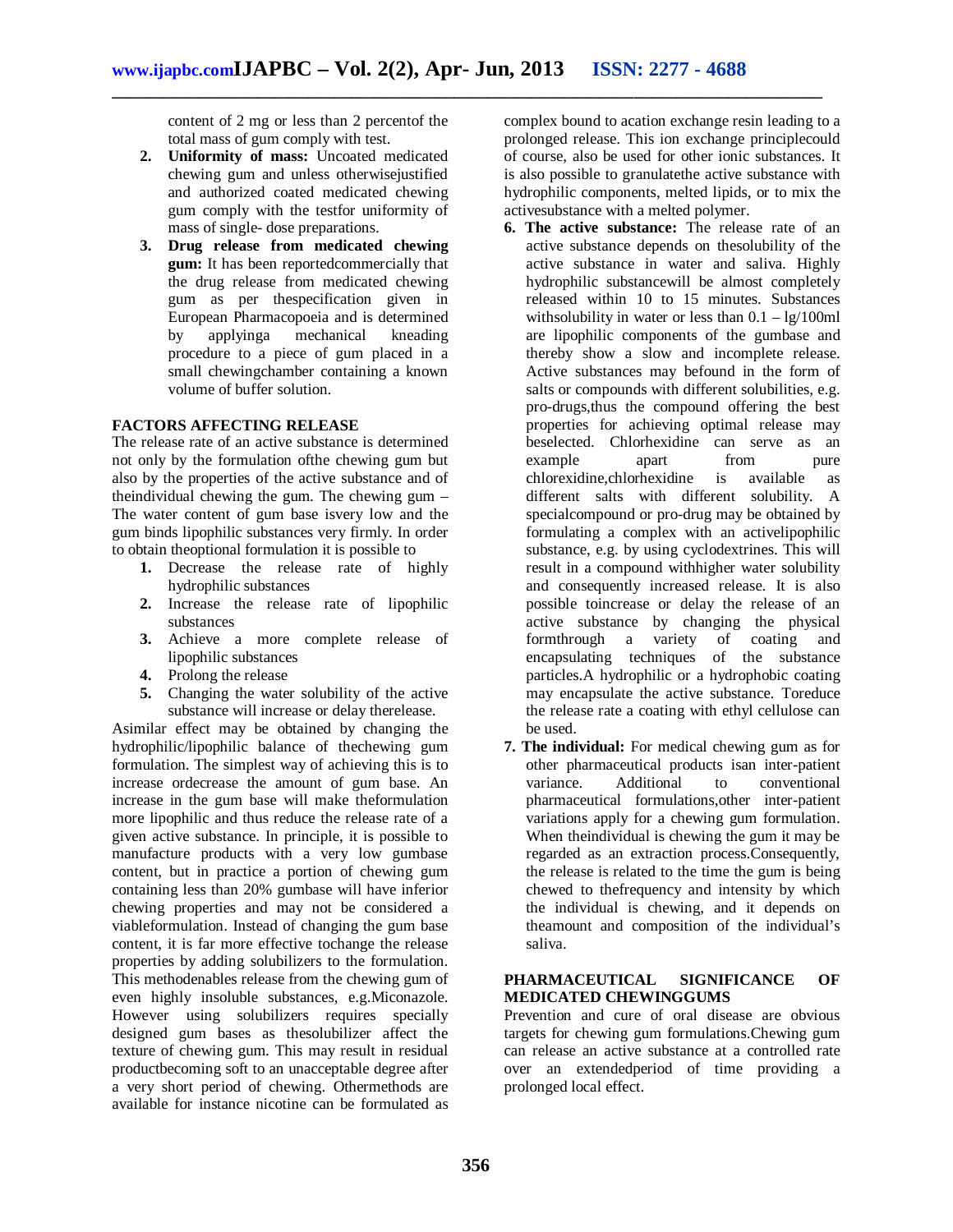- 1. Sugar free chewing gum is known to be beneficial to dental health. It has been shownthat use of sugarfree chewing gum after meals re-elevates plaque. pH plays animportant role in the development of dental caries. Therefore, in caries preventionprograms, sugar-free chewing gum is recommended after meals and snacks as asupplement to tooth brushing.
- 2. Indications for fluoride chewing are prevention of dental caries in children influoride deficient areas, in adults with a high incidence of caries and in patients withxerostomia.
- 3. Chlorhexidine chewing gum can be used for alleviations of gingivitis, periodontitisand other oral and pharyngeal infections. It can also be used for inhibition of plaque growth and has proven valuable in oral health care of the elderly. Furthermore,chlorhexidine in a chewing gum formulation gives less staining of the teeth and ismore convenient to use than a chlorhexidine mouth rinse. The chlorhexidine releasedby chewing is distributed evenly in the oral cavity and is present there for aprolonged time. The bitter taste of chlorhexidine can be masked quite well inachieving gum formulation.
- 4. Clinical trials involving patients with oral candidia sis have shown that miconazolechewing gum is at least as efficient as miconazole oral gel in the treatment of fungalinfections in the mouth. Furthermore, patients preferred chewing gum to oral gel dueto convenience and fewer side effects.
- 5. Chewing gum as a drug delivery system also provides benefits to systemic drugdelivery, especially if the active substance is absorbed through the buccal mucosa,fast and acute treatment, convenience, no need for water and thereby easyadministration – anytime anywhere – reduced risk of gastrointestinal side effects.These benefits apply not only to the treatment of adults, but also to the treatment ofchildren and adolescents. Systemic effect of active substances released from chewinggum can be achieved in two ways. In the "traditional" way by swallowing the activesubstances, or via absorption through the oral mucosa. The latter is of special<br>interest, as buccal absorption avoids first-pass hepatic absorption avoids first-pass hepatic metabolism of the activesubstance, it could provide better bioavailability. Buccal absorption may also lead tofast onset of the

action and lead directly in to systematic circulation. Chewing gumpromotes buccal absorption by releasing active substances at carefully controlledrates, thus allowing for extended exposure in the oral cavity.

- 6. A study of pharmacokinetics of nicotine chewing gum indicated that some of thenicotine was not absorbed through route but was swallowed and underwent firstpassmetabolism. It was estimated that approximately 80% of the nicotine released fromthe chewing gum was absorbed through buccal route.
- 7. Successful treatment of minor pains, headaches, pains of colds, muscular ache, etc.requires rapid absorption of therapeutic doses of active substance. Chewing gum as adrug delivery system could be beneficial in minor pain treatment, when Buccalabsorption results in fast onset of<br>action and reduces the risk of reduces gastrointestinal sideeffects.
- 8. The bioavailability of acetylsalicylic acid in a chewing gum formulation relative toan unbuffered tablet formulation has been<br>determined. Absorption from the determined. Absorption from the chewinggum formulation was shown to be faster than absorption from the tablet, andconsequently, a chewing gum formulation may provide faster pain relief.<br>Several chewing gum formulation
- 9. Several chewing gum formulations containing caffeine, guarana or chromium areavailable. Caffeine and guarana are central stimulating anorectic agents that havebeen proved to increase the metabolic rate. Moreover, they stimulate lipolysis, have athermogenic effect (increase energy expenditure) and reduce the feeling of hunger.
- 10. Chromium is claimed to reduce the carving for food due to an improved bloodglucose balance. Chewing gum has been proven efficient in the treatment involvinginstant raving and "oral habits". Hence there is a rationale for administering weightreducing active substance in a chewing gum formulation.
- 11. Allergy, nausea, motion sickness, diabetes, anxiety, dyspepsia, osteoporosis, andcough and cold are all indications for which chewing gum as a drug delivery systemcould be beneficial.
- 12. Chewing gum containing antacids or mucolytics also presents advantages also presents advantages forpatients.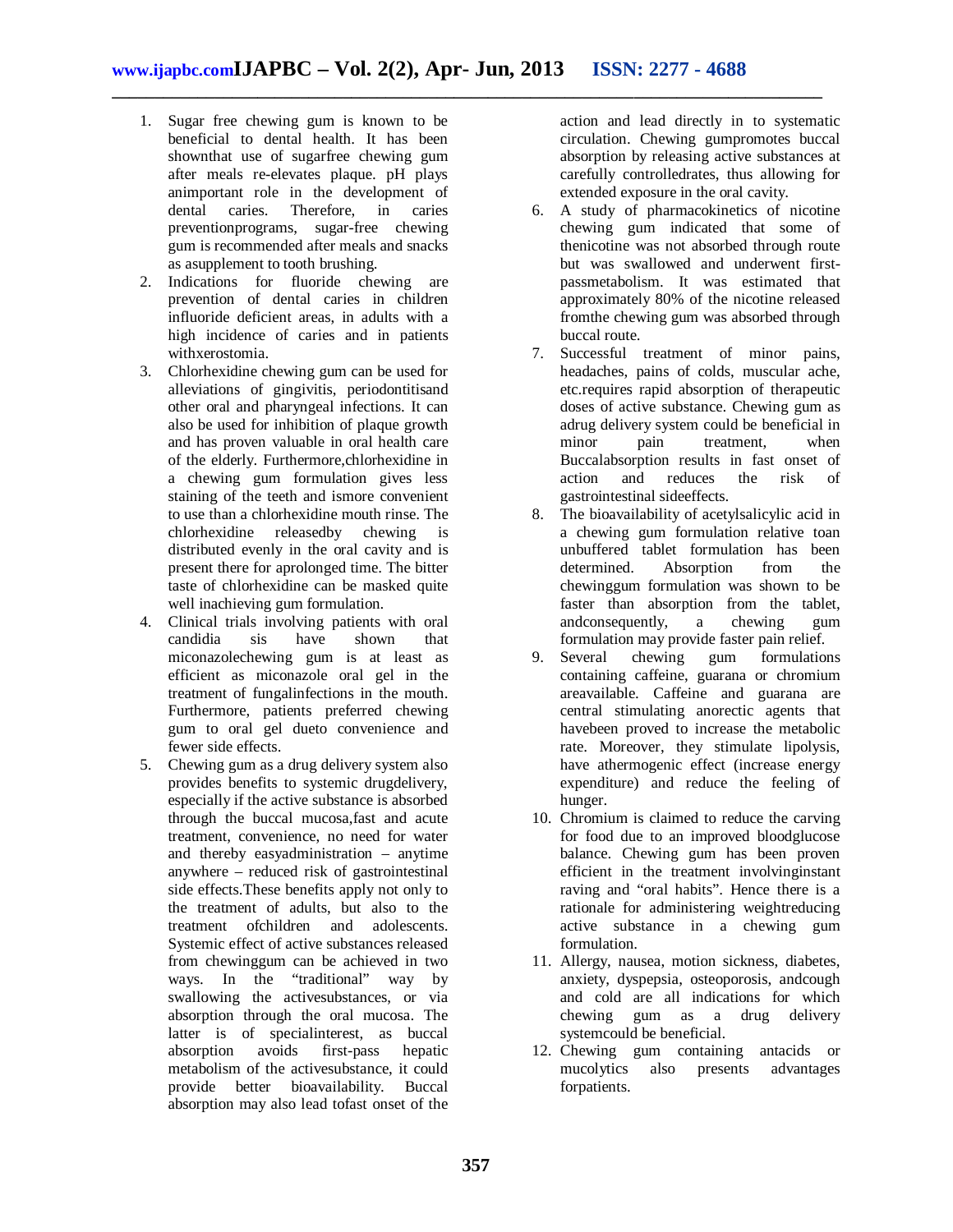- 13. Chewing gum as a drug delivery system offers convenience in thetreatment/prevention of motion sickness and nausea. Medicated chewing gumcontaining dimenhydtinate for motion sickness is already on the market, however,active substances like scopolamine, metoclopramide, ondansetron and dolasetronmay be candidates for a chewing gum formulation for the treatment/prevention ofmotion sickness and nausea.
- 14. Several chewing gum formulations containing calcium are available on the market.Adolescents constitute a potential target group for a calcium chewing gum as thecalcium intake of young people is often very low. Calcium chewing gum with apleasant flavour is an attractive and convenient alternative to tablets.
- 15. Miconazole has also been formulated as chewing gum and these formulations have been used in clinical trials.<br>16. As Propranolol exhibits
- Propranolol exhibits first-pass metabolism, a chewing gum formulation was seenas a viable option to obtain buccal absorption.

#### **SAFETY ASPECTS**

Generally, today it is perfectly safe to chew chewing gum. Previously, hard chewinggum has caused broken teeth. Extensive chewing for a long period of time may causepainful jaws muscle, and extensive use of sugar alcohol containing chewing gum maycause diarrhea. Long term frequent chewing of gum has been reported to causeincreased release of mercury vapors from dental amalgam fillings. However,medicated chewing gum does not normally require extensive chewing, orconsumption to great extent. Flavors, colour etc. may cause allergic reactions.

Overdosing by use of chewing gum is unlikely because a large amount of gum has tobe chewed in a short period of time to achieve this. Swallowing pieces of medicatedchewing gum will only cause minor release of the drug because the drug can only bereleased from the gum base by active chewing. As a general rule, medicated chewinggum (like other medicines) should be kept out of reach of children, if required; drugdelivery may be promptly terminated byremoval of the gum.

#### **FUTURE TRENDS**

Chewing gum not only offers clinical benefits but also is an attractive, discrete andefficient drug delivery system. A few decades ago, the only

treatment for somedisease was surgical procedure but now more and more disease can be treated withNovel Drug Delivery Systems. Generally, it takes time for a new drug delivery systemto establish itself in the market and gain acceptance by patients, however chewinggum is believed to manifest its position as a convenient and advantageous drug

delivery system as it meets the high quality standards of pharmaceutical industry andcan be formulated to obtain different release profiles of active substances. Thepotential of MCG for buccal delivery, fast onset of action and the opportunity forproductline extension makes it an attractive delivery form. Reformulation of anexisting product is required for patent protection, additional patient benefits andconservation of revenues.

## **SUMMARY AND CONCLUSION**

Thus, it can be concluded that the chewing gum can be used, as a carrier for vastcategories of drugs where extended release and the local action is desired. Chewinggum can be used without water, at any time. Medicated Chewing gums can produceboth local effects as well as systemic effects in the oral cavity. They can be used forthe purpose of taste masking of certain drugs too.

## **REFERENCES**

- 1. Michael J.R, Jonathan H and Michael S.R, "Modified- Release Drug DeliveryTechnology", New York: Marcel Dekker, 2002, 419-429.
- 2. Silagy C, Lancaster T, Stead L, Mant D, Fowler G, "Nicotine replacementtherapy for smoking cessation", Cochrane Database Syst Rev,2001; Vol-3,CD000146.
- 3. European Pharmacopoeia, 3rd ed.
- 4. Morjaria Y, Irwin WJ, Barnett PX, Chan RS and Conway BR " In Vitro Releaseof Nicotine From Chewing Gum Formulations", Dissolution Technologies**,**  2004;12-15.
- 5. Conway B, "Chewing Gum as a Drug Delivery System", The Drug DeliveryCompanies, Report Autumn/Winter, 2003; 33-35.
- 6. Lee W. W, "Chewing gum as a delivery vehicle for pharmaceutical andnutraceutical substances", Pharm Tech On-line, 2001; 2: 1-11.
- 7. Zyck D.J., Greenberg; M.J., Barkalow D.G., Marske S. W., Schnell P. G.,Mazzone P. "Method of making coated chewing gum products containing variousantacids". US Patent 2003; 6645535.